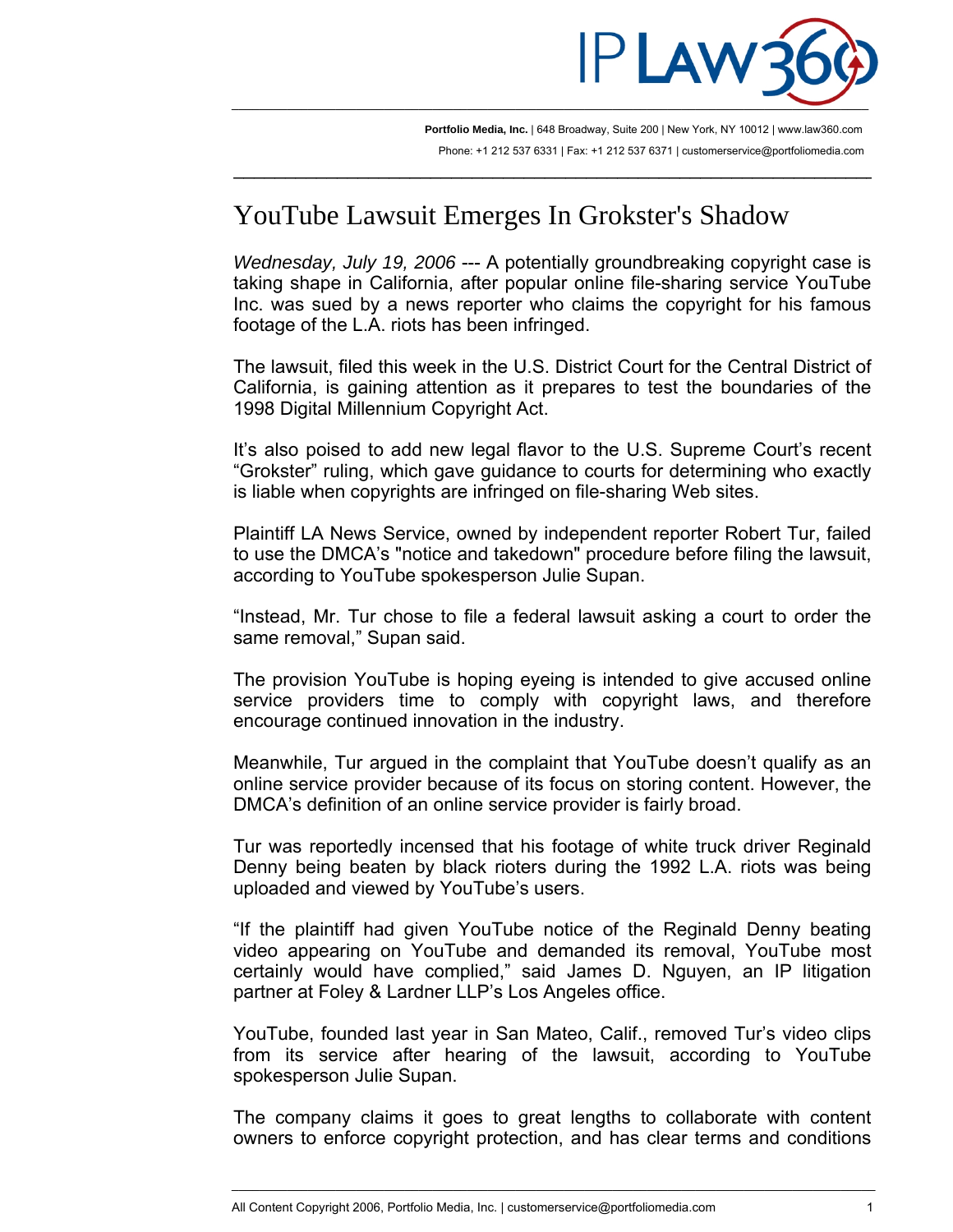

prohibiting illegal behavior.

"That, of course, is difficult to police against all users and alone is not enough to escape liability," Nguyen said. "But YouTube appears to be taking many steps to avoid infringement problems."

Experts believe the case could bring much-needed clarity to the contentious Grokster decision, which held that peer-to-peer file sharing companies were liable for copyright infringement if their technology was mostly geared toward enabling infringement.

The judge in the case is going to have to tackle some issues in the Grokster decision, which wasn't as crystal clear as many would have liked, according to Gregory A. Sebald, partner at Merchant & Gould PC's Minneapolis office.

"There has to be at least an element of intent that the technology they're providing will be used for infringement," Sebald said. "Most of the material in the Grokster case suggested there was overwhelming infringement. I'm not sure that's the case here."

Nguyen said that in addition to taking on issues of secondary liability, the case might also address fair use by questioning whether or not YouTube's use of the video clips is protected for equitable reasons.

YouTube will likely site a special provision in the DMCA that protects Internet hosting services.

Without such protection, online service providers would be exposed to numerous copyright infringement claims for any unauthorized content sent over their services and they may not stay in business.

"Assuming YouTube does not take acts which knock it out of the specific safe harbors, it has a strong chance of defending the copyright claim," Nguyen said.

The case can easily be compared to another recently filed copyright infringement lawsuit between an Internet pornography Web site, IO Group Inc., and a video-sharing Web site owned by Veoh Networks Inc.

In that case, the film producer sued Veoh for allegedly copying its adult movies and hosting them on its own site for free viewing by users. IO said in the complaint that its content was used to entice users to sign up with Veoh and upload their own content.

The cases are hardly isolated. YouTube's business model is shared by more than 100 Web-based services that host videos on the Internet. Media bigwigs Google Inc., Yahoo Inc. and AOL have similar services.

And with videos limited to 10 minutes, YouTube and its competitors cater to shat the Hollywood Reporter dubbed clip culture, not pirates. Widespread

\_\_\_\_\_\_\_\_\_\_\_\_\_\_\_\_\_\_\_\_\_\_\_\_\_\_\_\_\_\_\_\_\_\_\_\_\_\_\_\_\_\_\_\_\_\_\_\_\_\_\_\_\_\_\_\_\_\_\_\_\_\_\_\_\_\_\_\_\_\_\_\_\_\_\_\_\_\_\_\_\_\_\_\_\_\_\_\_\_\_\_\_\_